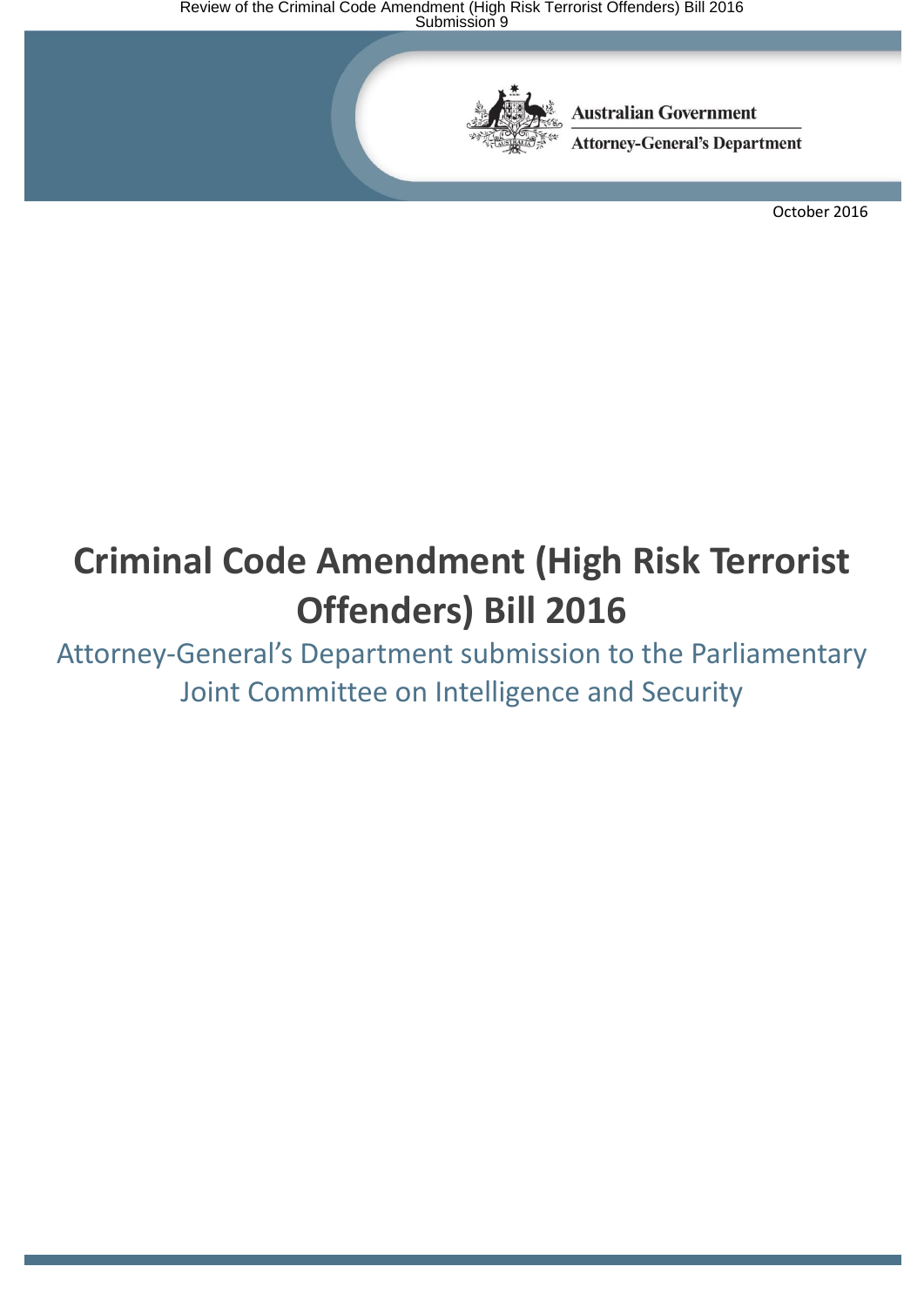## Contents

| Relationship between the post sentence preventative detention scheme and control order scheme  5 |
|--------------------------------------------------------------------------------------------------|
|                                                                                                  |
|                                                                                                  |
|                                                                                                  |
|                                                                                                  |
|                                                                                                  |
|                                                                                                  |
|                                                                                                  |
|                                                                                                  |
|                                                                                                  |
|                                                                                                  |
|                                                                                                  |
|                                                                                                  |
|                                                                                                  |
|                                                                                                  |
|                                                                                                  |
|                                                                                                  |
| State and Territory use of Continuing Detention Orders and/or Extended Supervision Orders under  |
|                                                                                                  |
| Number of people who have been convicted of, or are before the courts for, terrorism offences 18 |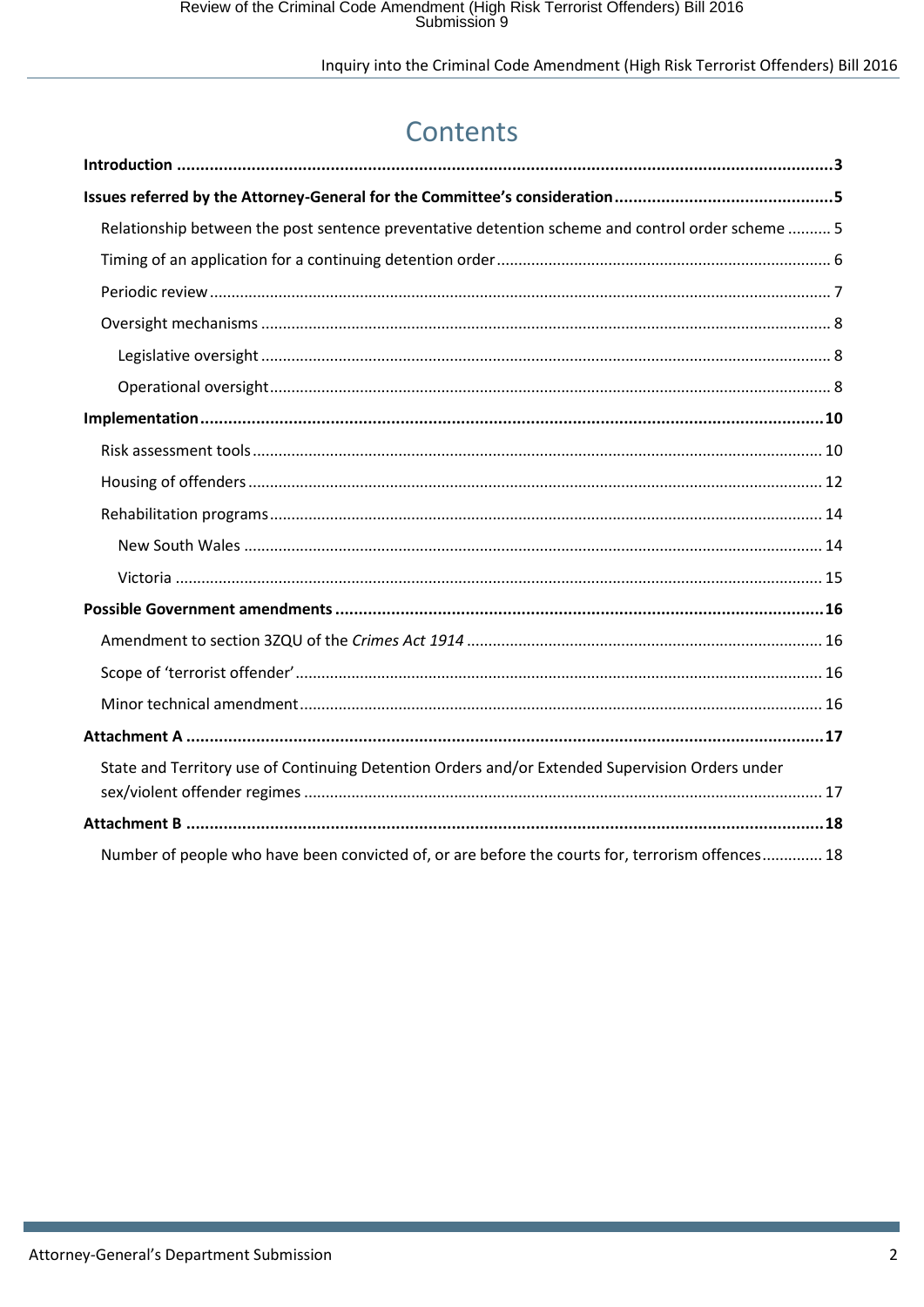# **Introduction**

<span id="page-2-0"></span>On 11 December 2015, the Council of Australian Governments (COAG) agreed to task the Australia-New Zealand Counter-Terrorism Committee (ANZCTC) to develop a nationally consistent post-sentence preventative detention scheme to enable a continuing period of imprisonment for high risk terrorist offenders. The ANZCTC tasked the Legal Issues Working Group (LIWG) with evaluating the proposal. The LIWG provided the ANZCTC with a progress report outlining possible features of a proposed regime on 31 March2016.

On 1 April 2016, COAG agreed that the Commonwealth should draft legislation to introduce, as soon as practicable, a nationally consistent post-sentence preventative detention scheme, with appropriate protections, for high-risk terrorist offenders.

A majority of states and territories, as well as international counterparts including the United Kingdom (UK) and New Zealand (NZ), have enacted schemes which attempt to manage 'dangerous' offenders through post-sentence controls including extended supervision or in some cases continuing detention. New South Wales (NSW),<sup>1</sup> South Australia (SA),<sup>2</sup> the UK<sup>3</sup> and NZ<sup>4</sup> have schemes which cover both sex offenders and high risk violent offenders, while Queensland (QLD), Victoria, Western Australia (WA), and the Northern Territory (NT) have limited their schemes to only sex offenders. Tasmania and the Australian Capital Territory (ACT) do not have post-sentence detention schemes for sex offenders or violent offenders. **Attachment A** provides information on how many people are subject to continuing detention or extended supervision orders under the state and territory serious sex / violent offender schemes.

The NSW and SA post-sentence preventative schemes apply to high risk violent offenders—those convicted of offences equivalent to murder, manslaughter or occasioning grievous bodily harm. In their current form it is unlikely such schemes would extend to those convicted of preparatory terrorism offences (for example, providing or receiving training connected with preparation for, engagement in, or assistance in a terrorist act or directing the activities of a terrorist organisation).

Currently, where a terrorist offender still presents a risk to the community at the end of their custodial sentence, there are limited options to manage that risk following their release from prison. While in specific circumstances the person could potentially be subject to a preventative detention order, this only allows the person to be detained for between 2-14 days (depending on which scheme is used), and only where a terrorist act is suspected of occurring imminently. In some cases a control order could also be imposed on the individual to mitigate the risk of a terrorist act occurring. There may, however, be circumstances where the obligations, prohibitions or restrictions available under the control order regime are insufficient to address the assessed risk of a terrorist act occurring. This is especially the case in the current security environment where an attack can be planned and carried out with great speed, ease and little engagement with other individuals.

1

<sup>1</sup> *Crimes (High Risk Offenders) Act 2006* (NSW).

<sup>2</sup> *Criminal Law (High Risk Offenders) Act 2015* (SA).

<sup>3</sup> *Criminal Justice Act 2003* (UK).

<sup>4</sup> *Public Safety (Public Protections Orders) Act 2014* (NZ).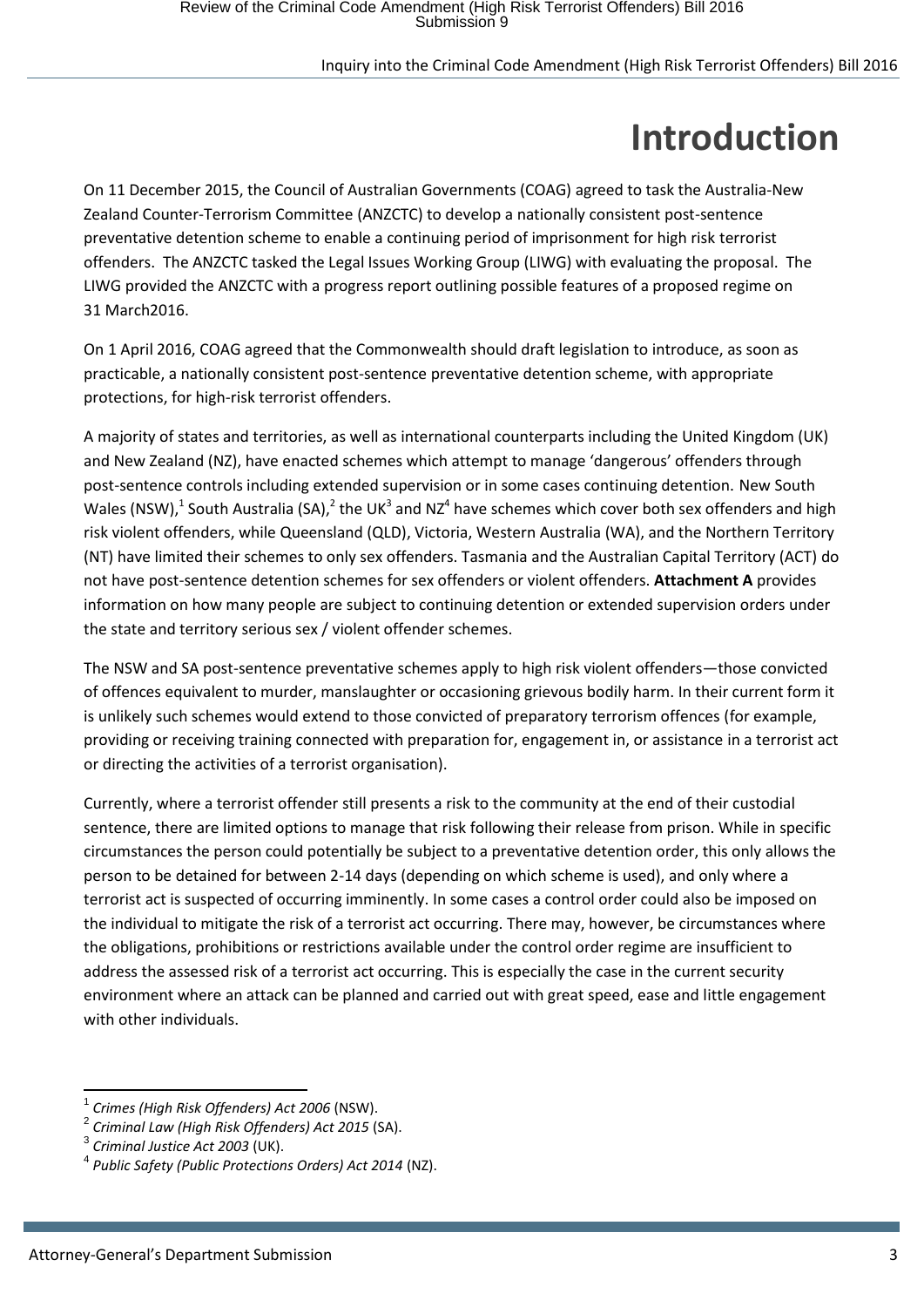There are currently 16 terrorist offenders serving sentences of imprisonment for relevant terrorism-related offences in NSW and Victoria. The head sentence for these offenders will expire from 2019 onwards. There are 33 individuals currently before the courts for relevant terrorism-related offences in NSW, Victoria and Queensland. The court proceedings may be at various stages including, committal, trial or sentencing. **Attachment B** provides a breakdown of these statistics by jurisdiction.

The Criminal Code Amendment (High Risk Terrorist Offenders) Bill 2016 (the Bill) implements the 1 April 2016 Council of Australian Governments agreement and is modelled heavily on existing state and territory post sentence detention schemes for high risk sex and/or violent offenders.

This submission draws to the Committee's attention those matters that were specifically referred to by the Attorney-General for the Committee's consideration, practical implementation issues raised by states and territories and a small number of possible government amendments.

The Commonwealth has convened an Implementation Working Group with legal, corrections and law enforcement representatives from each jurisdiction to progress all outstanding issues relating to implementation of the proposed post sentence preventative detention scheme.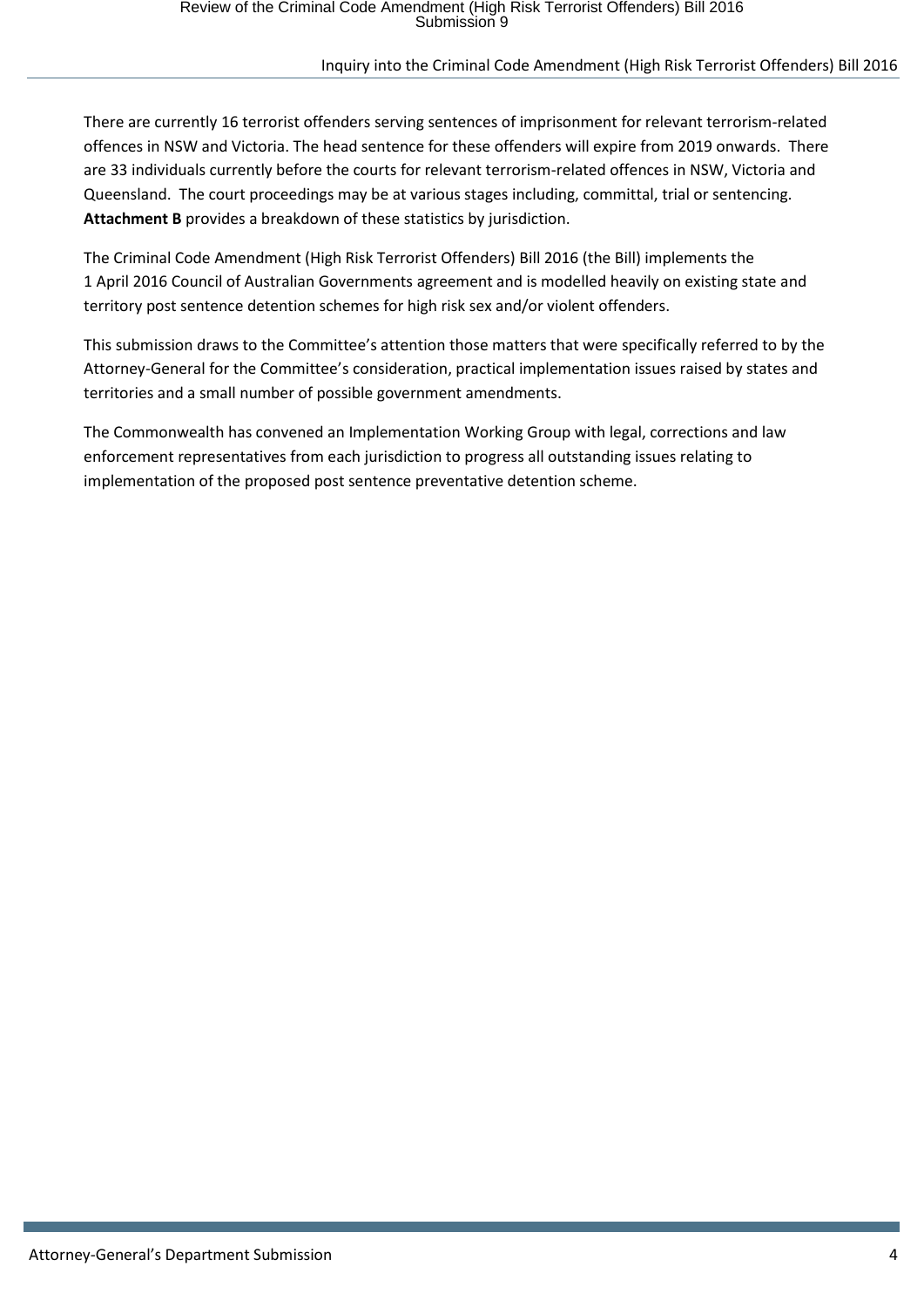# <span id="page-4-0"></span>**Issues referred by the Attorney-General for the Committee's consideration**

### <span id="page-4-1"></span>**Relationship between the post sentence preventative detention scheme and control order scheme**

Unlike the State and Territory regimes for serious sex or violent offenders, the proposed Commonwealth scheme does not provide for extended supervision orders.

Generally, extended supervisions orders, issued by a Supreme Court in a State or Territory, allow for a range of supervision, monitoring and management conditions to be imposed on high risk offenders after they are released into the community upon the expiry of their sentence. If the Supreme Court considers that the threshold for issuing a continuing detention order has not been met, it may issue an extended supervision order instead. Some of the provisions that might be included in an extended supervision order are reporting regularly to a corrective services officer; residing at a specified address; wearing electronic monitoring equipment, and restrictions around who to associate with or particular classes of persons to associate with. Depending on the jurisdiction, extended supervision orders can last for up to 15 years. Breaching an extended supervision order is a criminal offence.

A senior member of the Australian Federal Police may apply to an issuing court (the Federal Court of Australia, Family Court of Australia<sup>5</sup> or Federal Circuit Court of Australia) for an interim control order to impose obligations, prohibitions and restrictions on a person for the purpose of protecting the public from a terrorist act; preventing the provision of support for or the facilitation of a terrorist act; and preventing the provision of support for or the facilitation of the engagement in a hostile activity in a foreign country.

The issuing court may make the interim control order if it is satisfied 'on the balance of probabilities' that the requirements outlined in paragraphs 104.4(1)(a) to 104.4(1)(c) of the *Criminal Code* have been met (one of the possible requirements is that the person was convicted of a terrorism offence) and that each of the obligations, prohibitions and restrictions imposed by the control order is 'reasonably necessary, and reasonably appropriate and adapted' to meet the purpose set out above.

The terms of a control order may, for example, prohibit a person from being in a specified place, leaving Australia, or communicating with specified individuals; or require the person to remain at specified places at certain times of day, wear a tracking device or report to authorities at specified times and places. Contravening the conditions of a control order is a criminal offence carrying a maximum penalty of five years imprisonment. A confirmed control order can last up to 12 months (or three months if the person is aged between 16 and 18<sup>6</sup>) from the day after the interim control order is made, and successive orders may be issued.

**.** 

<sup>5</sup> The *Counter-Terrorism Legislation Amendment Bill (No. 1) 2016* (CTLA Bill) which is currently before the Parliament proposes to remove 'the Family Court of Australia' from the definition of issuing court at subsection 100.1(1) of the *Criminal Code*.

<sup>6</sup> The CTLA Bill also proposes amending the control order regime at Division 104 of the *Criminal Code* to allow control orders to be imposed on children as young as 14, with appropriate safeguards for young persons aged 14 to 17.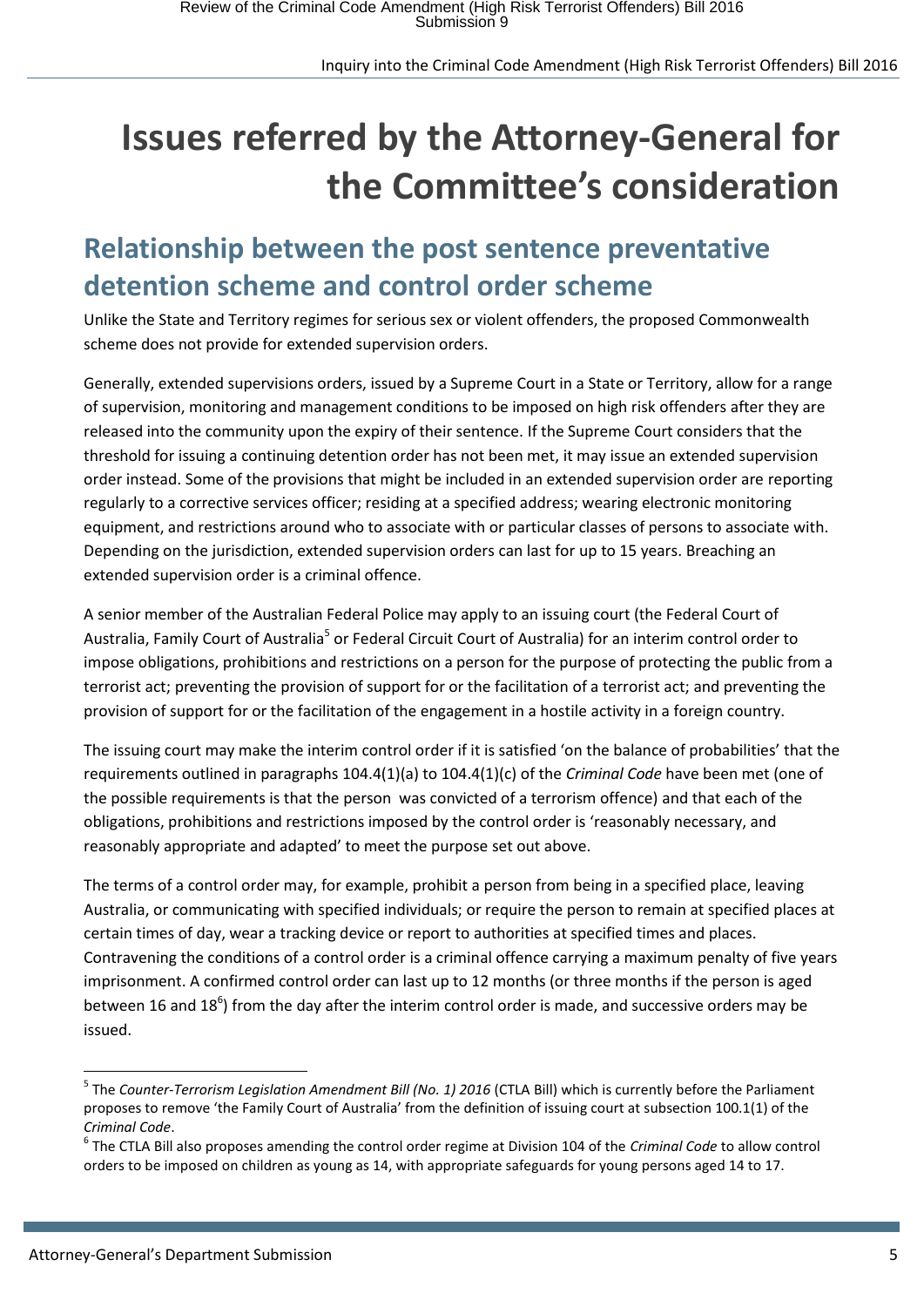Under the proposed post sentence preventative detention scheme the Court may make a continuing detention order if the Court is satisfied that there is no less restrictive measure that would be effective in preventing the unacceptable risk to the safety of the community. An example of a less restrictive measure is a control order. However, this will not require an application for a control order to be made or for the Court to consider whether the threshold for obtaining a control order would be met. Rather, the Court would need to be satisfied that the kinds of conditions that may be available under a control order would not be effective in preventing the unacceptable risk of the offender committing a Part 5.3 offence if they were released into the community.

It is not open to the Court to make a control order as an alternative to a continuing detention order under the proposed scheme in the Bill. Subject to the Attorney-General's consent, a senior Australian Federal Police member would need to separately request an issuing court to make an interim control order pursuant to section 104.3 of the *Criminal Code*. This could potentially lead to an undesirable situation in which the offender is subject to two court processes and there is a duplication of effort. One option is to create extended supervision orders under the proposed regime in the Bill that can be made in the alternative to a continuing detention order. Despite the apparent overlap between control orders and continued detention order regimes, there are nuanced differences in focus of the regimes in terms of the persons and behaviour to be managed. An alternative option is to amend the control order regime so that a control order could be obtained as an alternative to a continuing detention order. Both approaches would give the Court greater flexibility to make appropriate orders for managing the risk to the community posed by terrorist offenders.

The Independent National Security Legislation Monitor and the Parliamentary Joint Committee on Intelligence and Security (the Committee) will conduct reviews into the control order regime by 7 September 2017 and 7 March 2018 respectively. Given the detailed and complex policy and practical issues that would need to be explored, it may be better to defer a detailed consideration of how the control order scheme and the proposed scheme under the Bill interact with each other until those reviews occur.

### <span id="page-5-0"></span>**Timing of an application for a continuing detention order**

The Bill allows for an application for a continuing detention order to be made within the final six months of the terrorist offender's sentence. The purpose of this requirement is to ensure the offender is given as much time as possible to demonstrate that they no longer present a risk to the community before they are assessed by an independent expert or experts, and ultimately the Court, as to whether they continue to present an unacceptable risk to the community. It also ensures that the assessment is contemporaneous to the Court's determination. This time period requirement has been modelled on the New South Wales, Western Australian and Queensland serious sex offender schemes. The South Australian and Northern Territory schemes have requirements for the application to be filed in the final 12 months of the offender's sentence.

However, jurisdictions that have recently reviewed or are currently reviewing their high risk offender legislation have noted that six months may be too short a time period for:

- the relevant expert or experts to complete an assessment and prepare the necessary report, and
- to allow offenders adequate time to prepare for their hearings, to instruct counsel, analyse evidence and to make arrangements for witnesses to give evidence.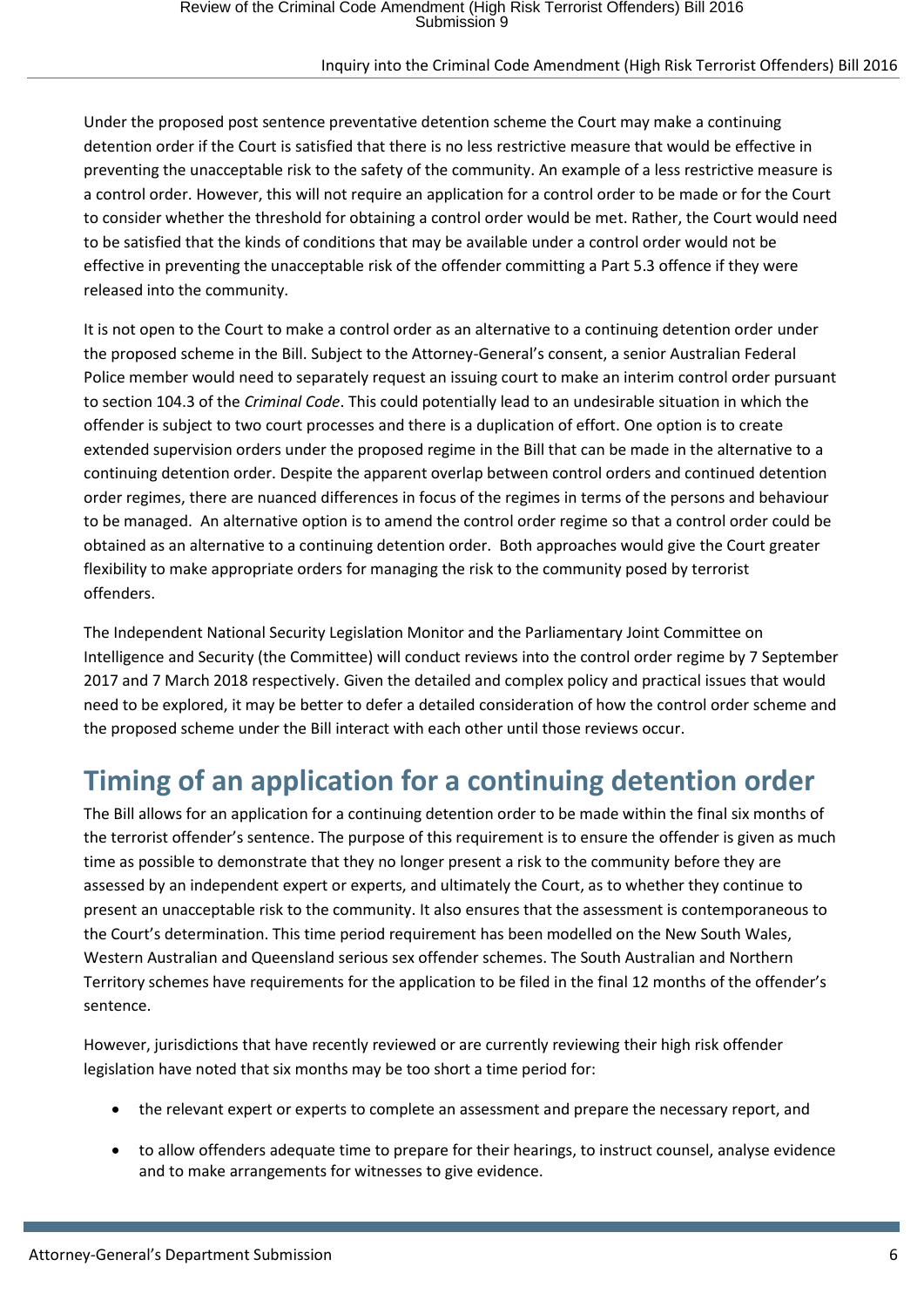Outlined below is the process to be completed within the final six months of the terrorist offender's sentence pursuant to the current proposed scheme in the Bill:

- An application for a continuing detention order is made to the Court (subsection 105A.6(1)).
- The applicant must, subject to subsection 105A.5(5), give a copy of the application to the offender personally within 2 business days after the application is made (subsection 105A.5(4)).
- A preliminary hearing must be held within 28 days after a copy of the application is given to the offender (subsection 105A.6(2)) for the court to consider appointing one or more relevant experts.
- The relevant expert who is appointed must conduct an assessment of the risk of the offender committing a serious Part 5.3 offence if the offender is released into the community (paragraph 105A.6(4)(a)).
- The offender is required to attend the assessment (subsection 105A.6(5)).
- The relevant expert must provide a report of their assessment to the Court, the Attorney-General and the offender (paragraph 105A.6(4)(b)).
- The Court may hold a hearing to determine whether to make a continuing detention order (subsection 105A.7(1)).

Subsection 105A.9(2) allows the Court to make an interim detention order when the terrorist offender's sentence, or existing continuing detention order, will come to an end before the Court has been able to make a decision on whether to make the continuing detention order, if the Court believes that the matter alleged in the application for the continuing detention order would, if proved, justify making such an order. The interim detention order may last for up to 28 days. Further interim detention orders may be made in relation to the offender, but cannot last for longer than three months in total.

### <span id="page-6-0"></span>**Periodic review**

Sections 105A.10 and 105A.11 provide that a continuing detention order must be reviewed by the Court annually (i.e. within 12 months of completion of the last review), or sooner if the terrorist offender applies for a review and the Court is satisfied that new facts or circumstances, or the interests of justice, justify the review.

The periodic review provisions were modelled on Victoria's regular review provisions for continuing detention orders under their serious sex offenders scheme that requires review of a detention order no later than one year after it was first made. Other state schemes allow for a longer regular review period of two years or only have provisions for ad hoc review upon application to the Court.

Some states have noted it has been their experience in relation to their serious sex and violent offender legislation that an annual review of continuing detention orders may:

 create difficulties for corrective services and other relevant service providers in terms of their ability to obtain and provide to the Attorney-General up-to-date evidence for the purpose of these reviews and ensure that any application is made on the best available evidence as to the offender's current risk status, and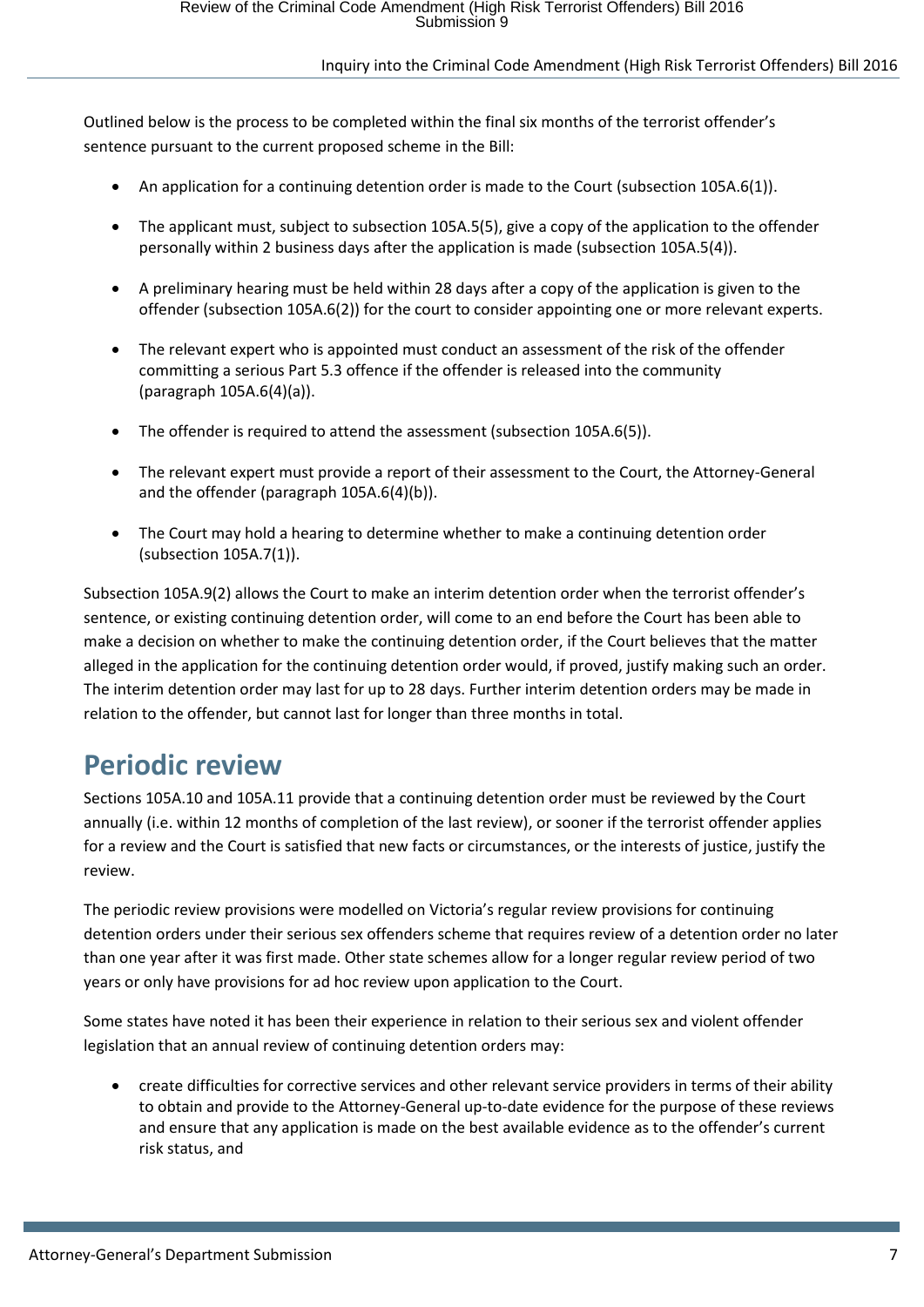not allow offenders sufficient time to demonstrate a change in behaviour and reduction in risk and for offenders to engage in available programs.

### <span id="page-7-0"></span>**Oversight mechanisms**

### <span id="page-7-1"></span>**Legislative oversight**

The role of the Independent National Security Legislation Monitor (INSLM) is to review, on his or her own initiative, the operation, effectiveness and implications of Australia's counter terrorism and national security legislation on an ongoing basis.

Counter-terrorism and national security legislation is defined by the *Independent National Security Legislation Monitor Act 2010* (INSLM Act) as including "Chapter 5 of the Criminal Code and any other provision of that Act as far as it relates to that Chapter" which would include the proposed post-sentence preventative detention scheme to be inserted at Division 105A of Chapter 5 of the C*riminal Code*.

Under the INSLM Act, either the Prime Minister or the Parliamentary Joint Committee on Intelligence and Security may refer a matter relating to counter-terrorism or national security to the INSLM to report on. The INSLM Act provides for such reports to be tabled in Parliament.

### <span id="page-7-2"></span>**Operational oversight**

State and territories have a number of existing internal and independent operational oversight mechanisms and regimes which oversee the corrective and custodial services generally and the risk assessment and management of high risk violent and sexual offenders subject to continuing detention orders.

These oversight mechanisms and regimes occur periodically, and on an ad hoc basis throughout the offender's prison sentence and in preparation for the offender's post sentence transition.

The Implementation Working Group is considering how the oversight mechanisms in each jurisdiction could be adapted to the proposed scheme in the Bill.

State and territory representatives have provided a number of examples of their current operational oversight mechanisms and regimes.

### **Ombudsman**

In the ACT and NSW, the Ombudsman can investigate a complaint made by a person who is detained in custody and at any reasonable time, enter and inspect a correctional centre.

#### **Independent Bodies/Inspectors**

In NSW, the Serious Offenders Review Council (SORC) is an independent statutory authority, which provides advice on the security classification, placement (including segregation directions) and case management of inmates classed as serious offenders. SORC is made up of judicial members, officers of Corrective Services and representatives of the community.

Corrective Services New South Wales (CSNSW) has an Inspector of Custodial Corrections who commenced an investigation into the assessment, management and service provision to prisoners of concern to national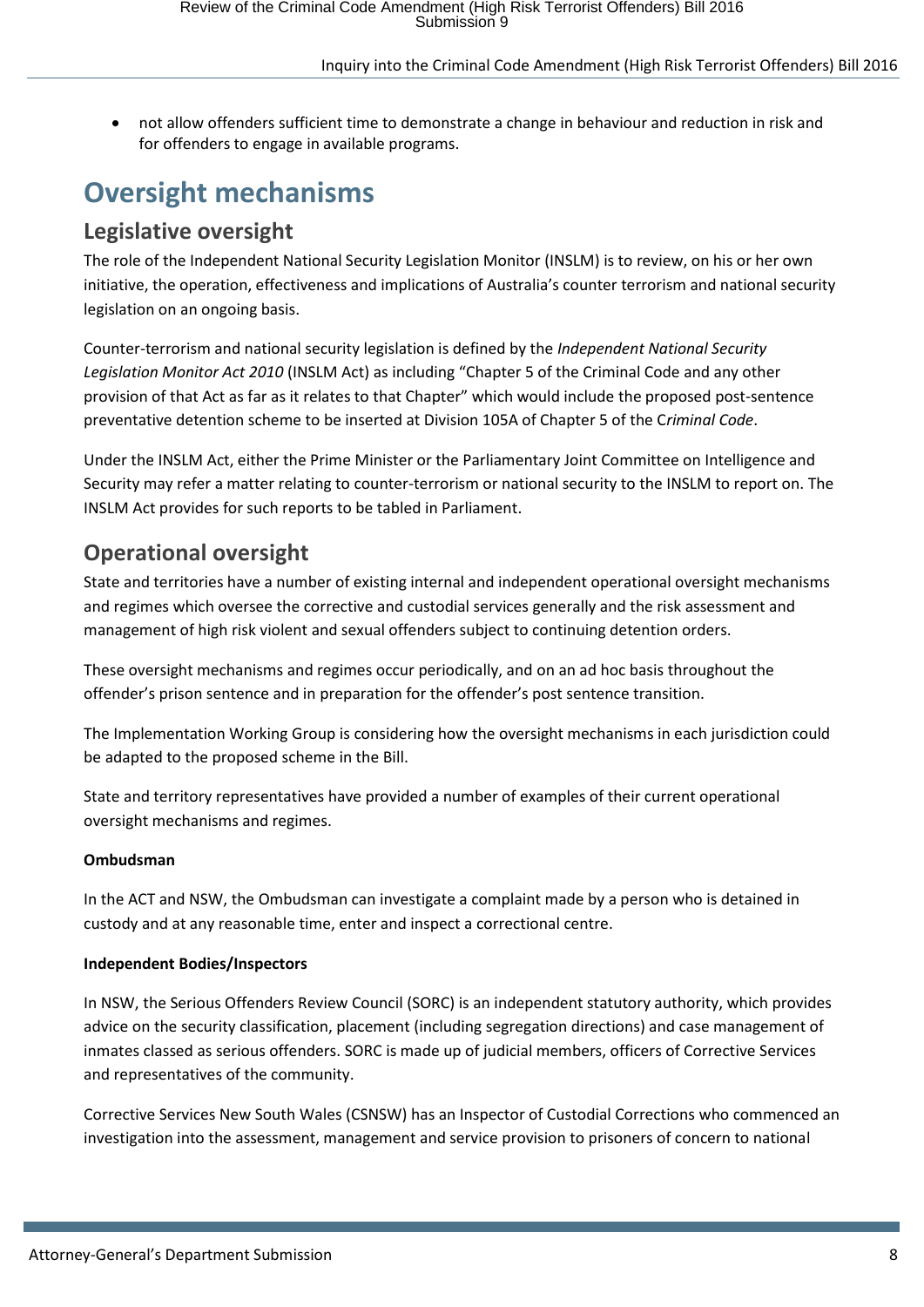security in 2016. The Inspectorate also has a number of official visitors who routinely visit and report on the conditions (environment, staffing, and service provision) across correctional centres.

In Western Australia, under the *Inspector of Custodial Services Act 2003*, the Inspector of Custodial Services has unfettered access to all custodial sites and may review, at any time, any aspect of custodial services in relation to prisons, detention centres, court custody centres and lock-ups.

In ACT, under the *Official Visitor Act 2012*, two official visitors, including one official visitor who is an Aboriginal or Torres Strait Islander person, must be appointed for the purposes of the *Corrections Management Act 2007*. The role of the official visitor is to receive and investigate prisoner complaints and grievances, and inspect correctional centres and places outside correctional centres where prisoners are for work or certain activities.

In the ACT, the Auditor-General can conduct performance audits in relation to ACT Corrective Services and the Human Rights Commissioner may at any reasonable time, enter and inspect a correctional centre.

#### **Judiciary**

In the ACT, a judge or magistrate may, at any reasonable time, enter and inspect a correctional centre.

#### **Review boards / committees**

Victoria and NSW have single and multiagency review boards/committees which consider and make recommendations on applications for, and the management of, post sentence orders served both in detention and in the community.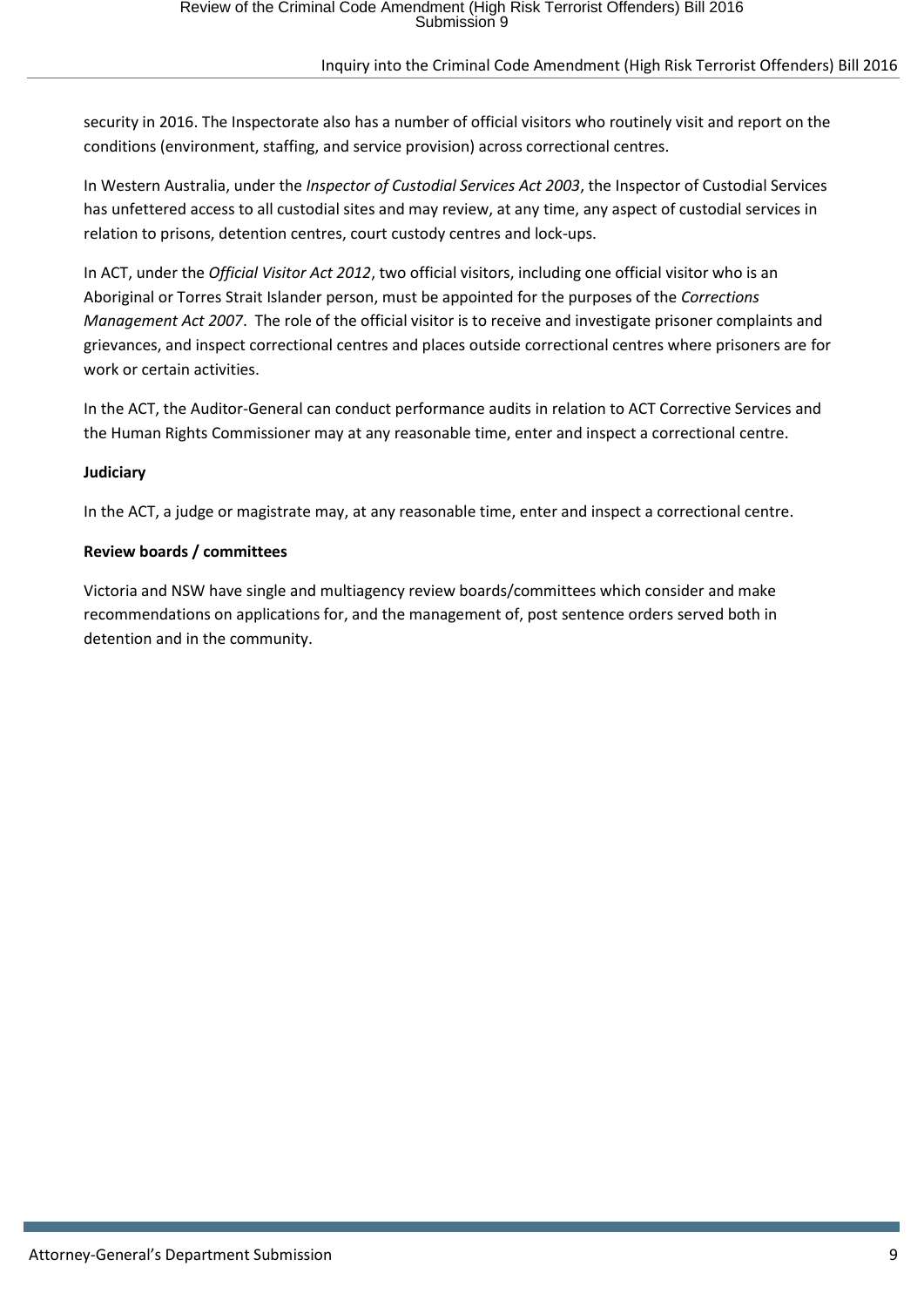# **Implementation**

### <span id="page-9-1"></span><span id="page-9-0"></span>**Risk assessment tools**

The Bill provides that for a terrorist offender to be subject to a continuing detention order, the Court must be satisfied to a high degree of probability, on the basis of admissible evidence, that the offender poses an unacceptable risk of committing a serious terrorism offence if the offender was released into the community.

Various forms of evidence may be admitted to assist the court in making this assessment. This will include evidence from observation of the convicted terrorist during his or her period of imprisonment.

To assist the Court in making this decision, the Court may appoint a relevant expert to conduct an assessment of the risk of the offender committing a serious terrorism offence if they were released into the community. A possible type of expert that will be appointed by a court will have expertise in forensic psychology or psychiatry (and in particular, recidivism) coupled with specific expertise on terrorism, radicalisation to violent extremism and countering violent extremism. The Court must have regard to the expert's report when making its decision. The Implementation Working Group is working to ensure that there is a body of experts available for the proposed scheme.

The state and territory regimes for high risk sex and/or violent offenders similarly provide for an expert or experts to prepare a report for the court which assesses the likelihood of the offender committing a further serious sex or violence offence.<sup>7</sup> Risk assessment tools are used by the expert, in conjunction with their skills and expertise, to support their assessment.

The Implementation Working Group is considering the development of risk assessment tools that could be of assistance to an expert who is undertaking an assessment of an offender under the proposed Commonwealth regime. The existing tools for violent offenders, together with tools that are in use or in development in relation to countering violent extremism, provide a useful starting point.

Currently, there are two tools that have been used in Australia to assist with Countering Violent Extremism intervention programs. The first is the Violent Extremism Risk Assessment (VERA-2) tool which is used to assist in the early identification of risk indicators for violent extremism. The tool can be applied to individuals motivated by a range of different political or religious ideologies. Unlike tools developed in the assessment of sex and violent offenders, the VERA-2 is not an actuarial tool but rather based on a series of questions that relies on the consent of offenders. It was developed by a number of international stakeholders and has been used in the Australian prison context to screen individuals who have been convicted of terrorism offences but it has now been replaced with Radar.

The Radar assessment tool is used to facilitate the initial assessment of individuals in a community setting and develop a tailored intervention plan to help individuals disengage from violence. The tool is also used to measure progress of the individual through the intervention. The primary aim of Radar is to divert individuals from ideologies of hatred and violence before a law enforcement response is needed.

**<sup>.</sup>** 7 See for example section 14 of the *Crimes (High Risk Offenders) Act 2006* (NSW)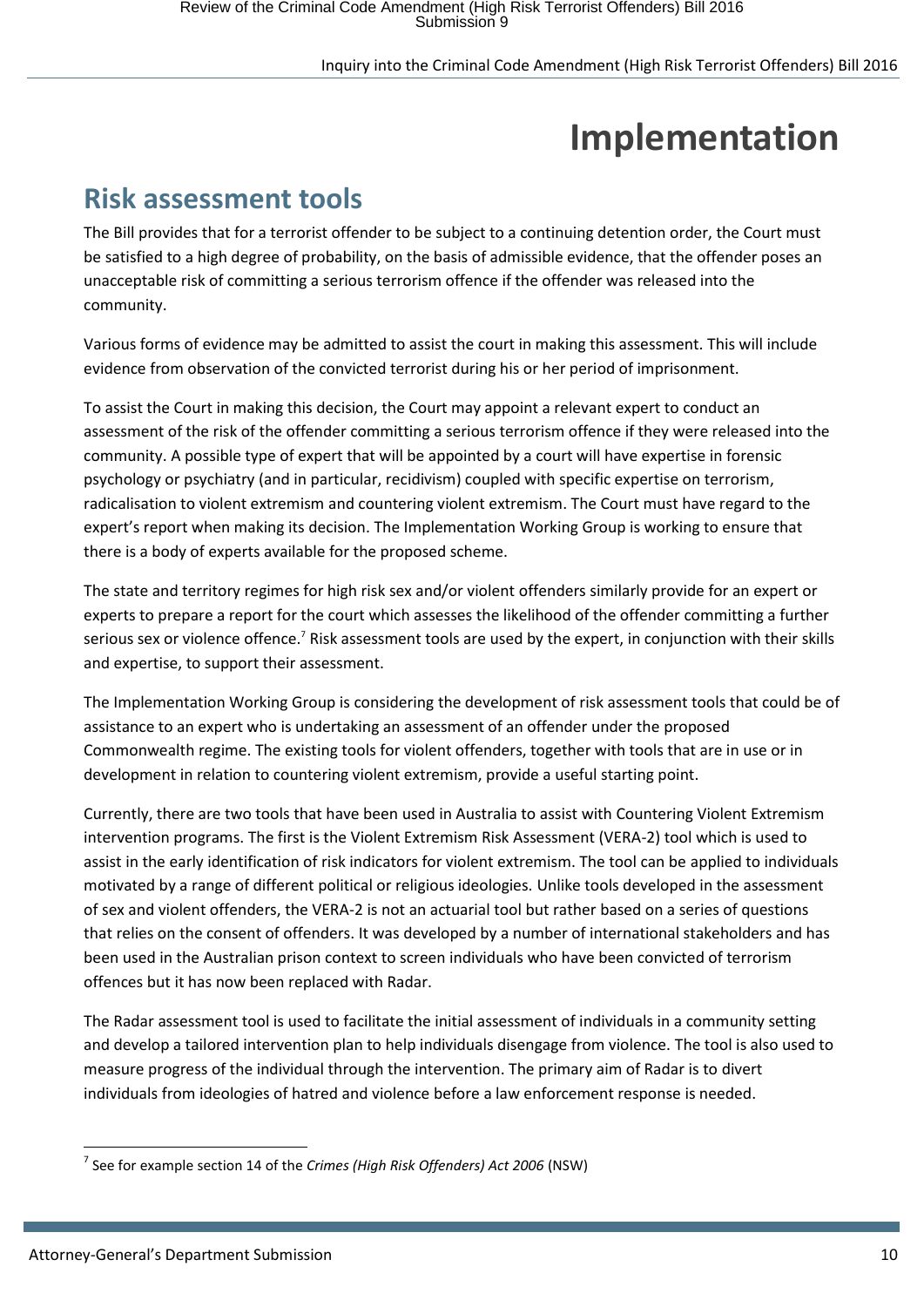However, it has yet to be determined whether these tools are directly transferrable to a prison setting, particularly in terms of assessing the likelihood of whether a person is likely to commit another terrorism offence upon release. The Implementation Working Group is considering how further work can build upon these existing initiatives to develop a tool that could assist experts under the proposed Commonwealth regime.

No risk assessment tool is determinative, and the skills and expertise of the expert will be critical. The expert will be able to use their structured professional judgement, based on a range of factors, including efforts made by the offender to address the causes of his or her behaviour.

In addition, the Bill provides that the expert report is only one of the matters to which the court must have regard. Other than an expert's report, section 105A.8 provides that the Court must consider:

- any report related to the extent to which the offender can reasonably and practicably be managed in the community, that has been prepared by the relevant State or Territory Corrective Services, or any other person or body who is competent to assess that extent.
- any treatment or rehabilitation programs in which the offender has had an opportunity to participate in, and the level of the offender's participation in such programs.
- the offender's level of compliance with obligations whilst he or she was subject to parole for any offence, a continuing detention order or an interim detention order
- the offender's criminal history and the views of the sentencing court at the time the relevant sentence was imposed, and
- any other information as to the risk of the offender and any other matter the Court considers relevant.

All evidence considered by the Court must be in admissible form but for one exception. Subsection 105A.13(2) provides that despite anything in the rules of evidence and procedure, the Court may receive in evidence in the proceeding, evidence of relevant terrorist offender's criminal history (including prior convictions and findings of guilt in respect of any offences). This provision was modelled on paragraph 45(4)(a) of Queensland's *Dangerous Prisoners (Sexual Offenders) Act 2003.* 

Other jurisdictions' schemes have provisions that further modify the rules of evidence. Subsection 25(3) of the *Crimes (High Risk Offenders) Act 2006* (NSW) allows for information provided to the New South Wales Attorney-General on request to be admissible in proceedings under the Act. Paragraph 88(2)(b) of the *Serious Sex offenders (Detention and Supervision) Act 2009* )(Vic) allows the Court to receive in evidence any material relied on in an assessment report or progress report relating to the offender.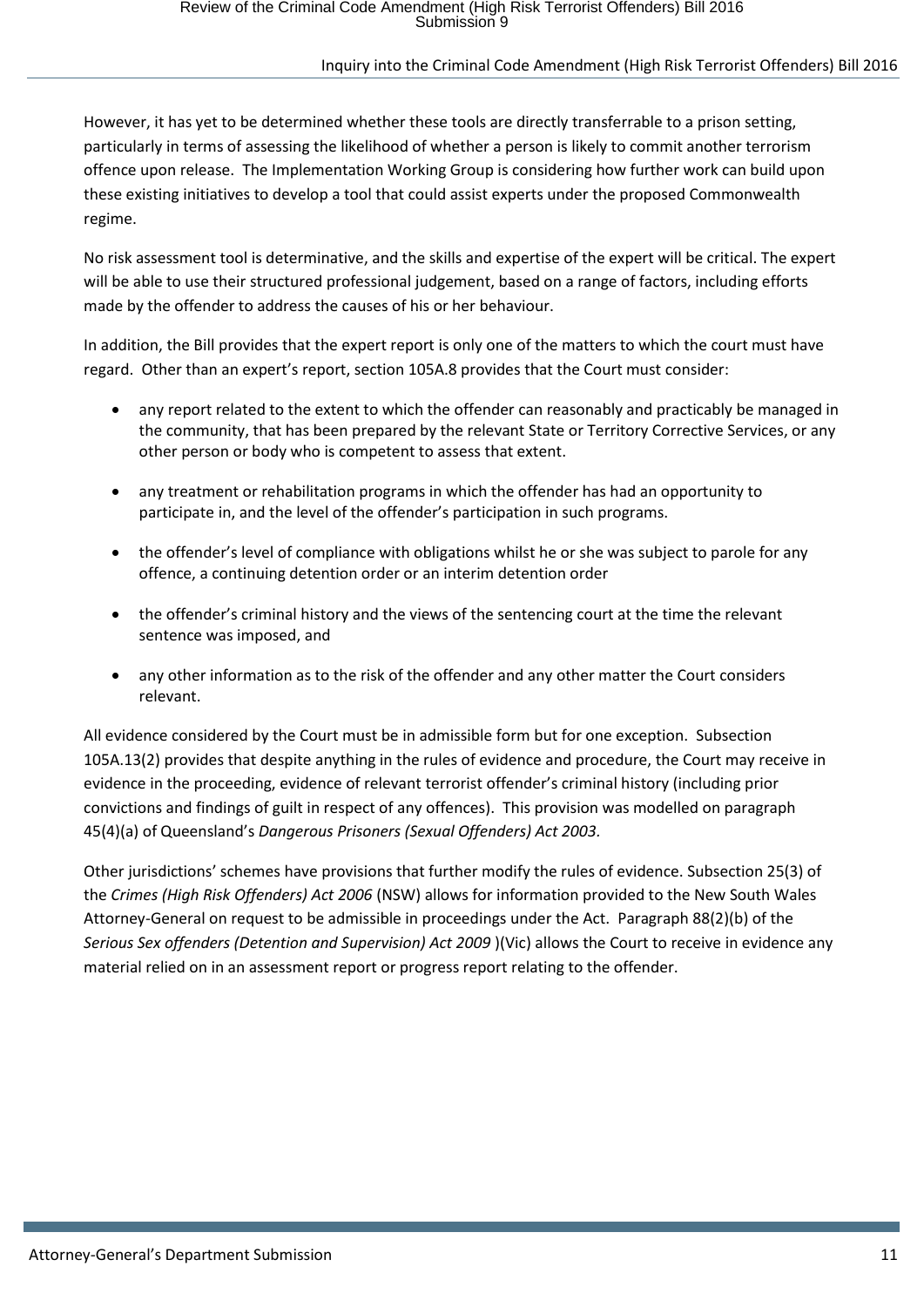## <span id="page-11-0"></span>**Housing of offenders**

Commonwealth terrorist offenders serving a custodial sentence are housed in State facilities. The individual security classification that is assigned to a sentenced prisoner determines the type of accommodation and conditions of detention that the prisoner is subject to. Security classifications are determined by a number of factors including the severity of the offence; criminal history including breaches of court imposed orders; institutional disciplinary record and stability; age and attitude towards incarceration; escape history; motivation to address offending behaviour; and internal and external intelligence.

Most of New South Wales's terrorist offenders are housed in the High Risk Management Correctional Centre at Goulburn (HRMCC). It is a designated maximum security facility. Prisoners are usually accommodated in single cells, and have very limited association with other inmates.

Generally all inmates, regardless of their security classification, will have access to visits (professional and personal), welfares services, phone calls, television, reading material, canteen facilities, exercise, education programs, treatment programs and work programs. However the mode of service delivery can be adapted (for example programs provided on an individual basis) or limited on an individual basis to manage specific risks posed by that inmate.

Section 105A.21 of the Bill will provide for the Commonwealth to enter into arrangements with the States and Territories to house an offender who is subject to a continuing detention order.

Section 105A.4 of the Bill provides for the treatment of a terrorist offender in a prison under a continuing detention order including a requirement at subsection 105A.4(2) to house the offender separately from sentenced prisoners.

Subsection 105A.4(1) provides that:

"A terrorist offender who is detained in a prison under a continuing detention order must be treated in a way that is appropriate to his or her status as a person who is not serving a sentence of imprisonment, subject to any reasonable requirements necessary to maintain:

- (a) the management, security or good order of the prison; and
- (b) the safe custody or welfare of the offender or any prisoners; and
- (c) the safety and protection of the community."

Subsection 105A.4(1) ensures that conditions of detention are not more onerous than is reasonably necessary to maintain the management, security and good order of the prison, the safe custody or welfare of the offenders or any prisoner, and the safety and protection of the community.

### Subsection 105A.4(2) provides that:

"The offender must not be accommodated or detained in the same area or unit of the prison as persons who are in prison for the purpose of serving sentences of imprisonment unless:

(a) it is reasonably necessary for the purposes of rehabilitation, treatment, work, education, general socialisation or other group activities; or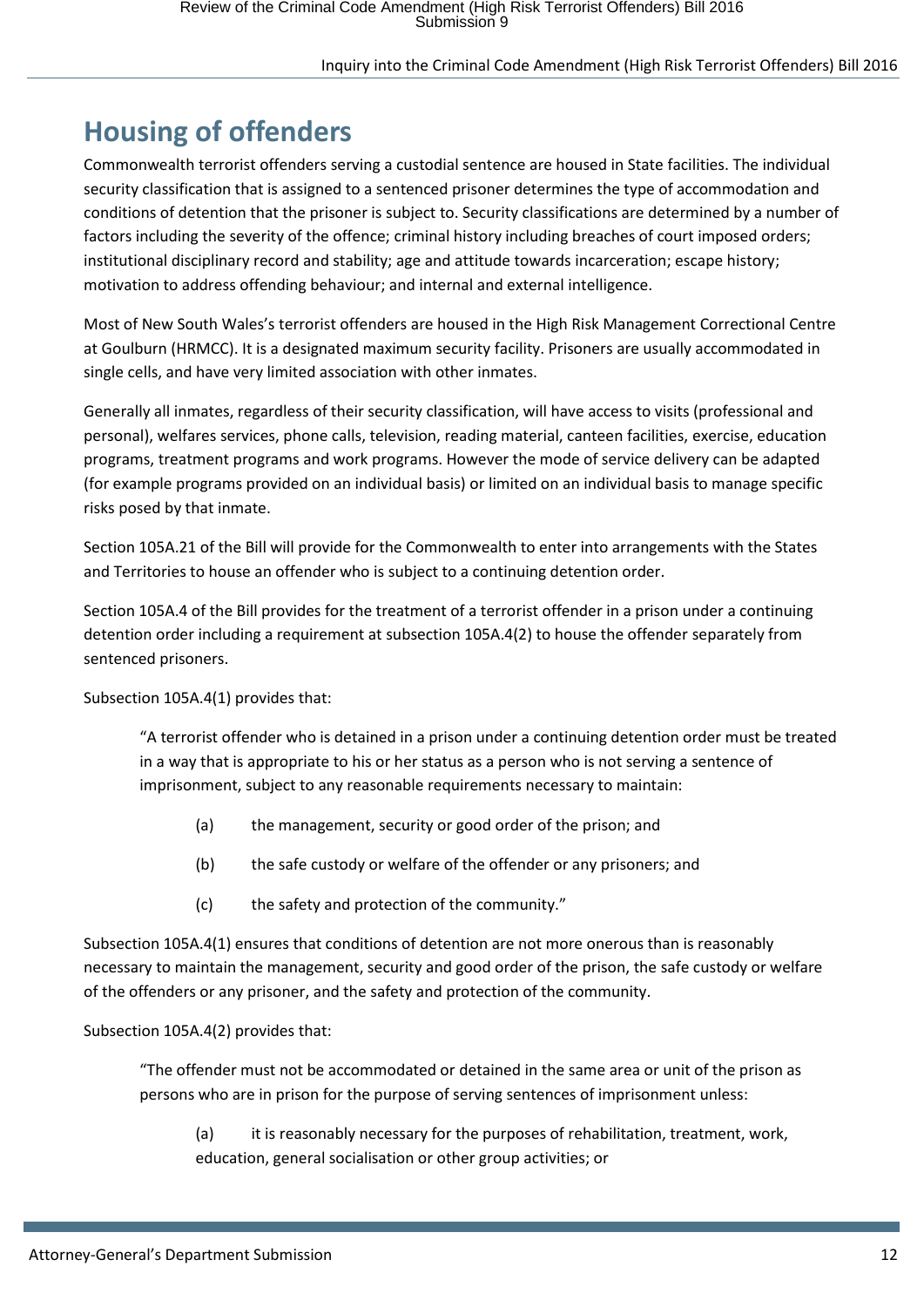- (b) it is necessary for the security or good order of the prison of the safe custody or welfare of the offender or prisoners; or
- (c) it is necessary for the safety and protection of the community; or
- (d) the offender elects to be so accommodated or detained."

Subsection 105A.4(2) provides that the offender must not be accommodated or detained in the same unit or area of the prison as persons serving sentences of imprisonment unless one of the exceptions applies.

The provisions at section 105A.4 were modelled on section 115 of the *Serious Sex Offenders (Detention and Supervision) Act 2009* (Vic) that recognises an offender's status as an unconvicted prisoner. No other state or territory sex/violent offender regime has this requirement and offenders subject to orders under those regimes are housed in the same manner as, and together with, prisoners, subject to any security requirements. Offenders subject to a continuing detention order under the Victorian regime are housed in a separate unit within the prison that consists of both single and shared cottage style accommodation.

The Implementation Working Group is considering whether existing state and territory prison accommodation could be adapted for offenders subject to a continuing detention order, and any resource implications this will have. Importantly, all offenders will need to be subject to a risk assessment to determine where the offender can be placed and how they can be managed. This is recognised in section 105A.4 of the Bill which ensures that the security and good order of the prison and safety and protection of the community is not compromised.

Terrorist offenders are likely to be assigned a higher security classification than serious sex offenders and therefore in practice, it may be that it will be necessary to impose a relatively strict detention regime especially as the person is being detained on the basis they have been assessed to present an unacceptable risk of committing a Part 5.3 offence if released into the community.

The Bill does not require purpose built facilities for the detention of terrorist offenders subject to a continuing detention order, however there is the possibility that the scheme will require dedicated facilities. Appropriate professionals and staff would also be required to manage detainees.

The detention conditions imposed on a terrorist offender who is the subject of a continuing detention order may be considered by the Court.

Section 105A.21 of the Bill provides for the Attorney-General to make arrangements with states and territories for the detention of terrorist offenders in relation to who a continuing detention order is in force. The development of these arrangements will take into account jurisdictions' current corrective services frameworks and policies.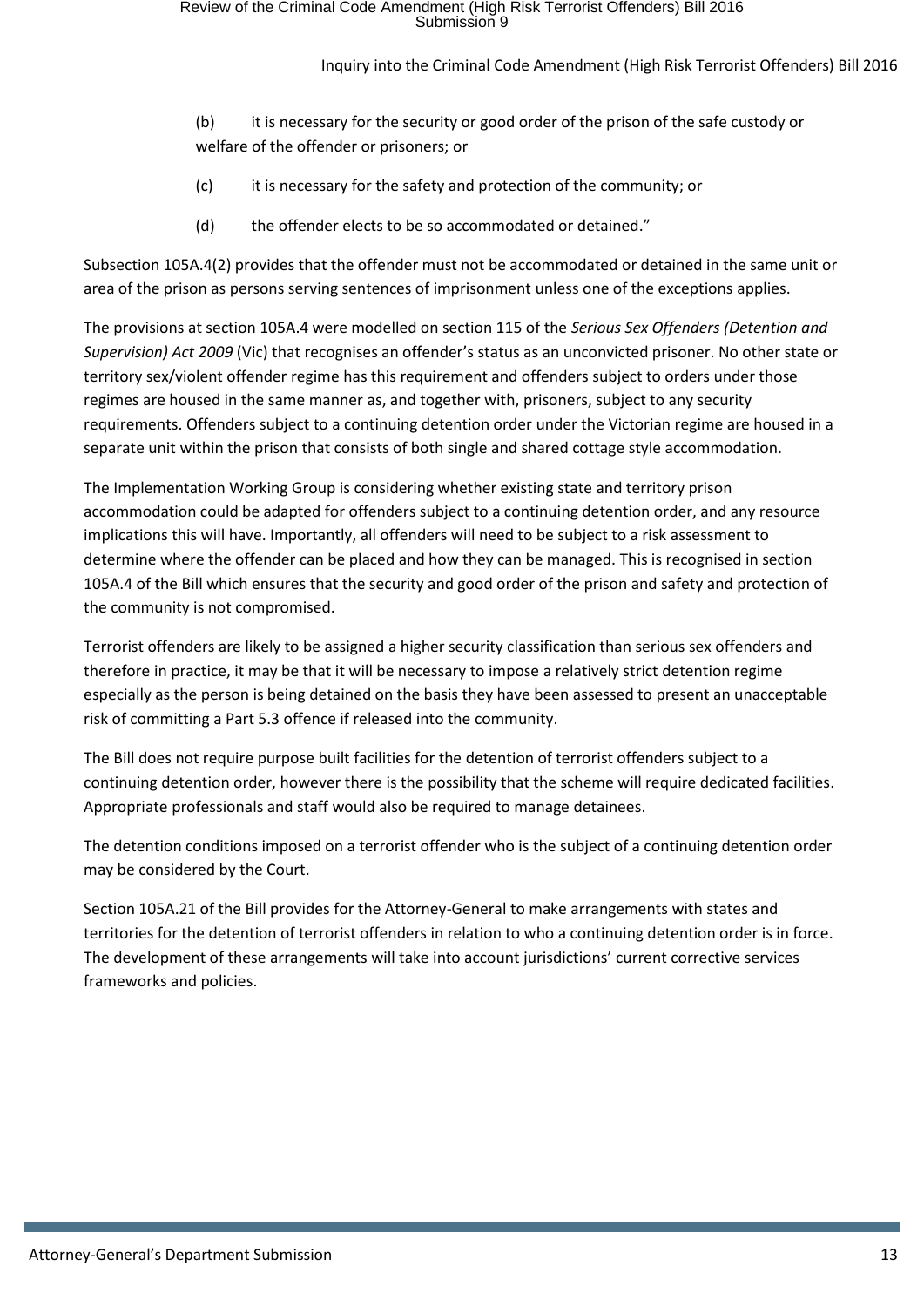### <span id="page-13-0"></span>**Rehabilitation programs**

The Bill requires both the Court and an appointed relevant expert to have regard to participation in any rehabilitation program and the level of the terrorist offender's participation in any such programs. This consideration is not limited to deradicalisation or disengagement programs, but can include any program that the terrorist offender may have participated in.

In addition to other treatment programs New South Wales and Victoria each have specific rehabilitation programs catered towards countering violent extremism.

### <span id="page-13-1"></span>**New South Wales**

Corrective Services New South Wales (CSNSW) has a number of programs that aim to engage inmates in prosocial and moderate beliefs that are socially acceptable.

CSNSW regularly consults with various community stakeholders and has developed a number of key partnerships to provide programs to at-risk offenders. Several trials have been commenced in NSW prisons and include:

- Friday Prayer Services CSNSW and Australian National Imams Council commenced a trial where local and respected community Imams attend a number of metropolitan correctional centres to deliver Friday prayers.
- Religious Education CSNSW and Islamic Science Research Academy developed a program for Muslim inmates in custody that provides them opportunities to undertake a moderate religious education program through a series of modules.
- As set out more fully below, CSNSW will introduce a trial disengagement model in the last quarter of 2016 to target offenders who are at risk of radicalisation to violent extremism. The aim of the PRoactive Integrated Support Model (PRISM) is to develop a disengagement model that can be adapted into any prison context across Australia.
- CSNSW has a number of Chaplains and Imams that also provide pastoral care and referral for support services for Muslim inmates

CSNSW has commenced a trial Parolee Mentoring Program in consultation with Islamic Science Research Academy. The 10 week program is held at a metropolitan community corrections location with a large proportion of Muslim offenders. The program offers offenders moderate Islamic religious intervention and community support housing and employment opportunities.

### **PRISM**

CSNSW is the lead agency in the delivery of the PRISM which is a disengagement model that aims to target inmates who are at risk of radicalisation. PRISM is a trial program that is currently undergoing development, recruitment and training of facilitators. The first group of offenders will comprise approximately 12 inmates and will focus on those offenders nearing release. PRISM will be evaluated as the trial progresses over the next 12 months. It is envisaged that PRISM could form the basis of a national and consistent disengagement model that can be adapted in any prison context. PRISM will incorporate the use of the Radar tools that are currently being used in the community. CSNSW also uses other routine criminogenic assessments (like exploring violence) for the assessment of offenders charged or convicted of terrorism related offences.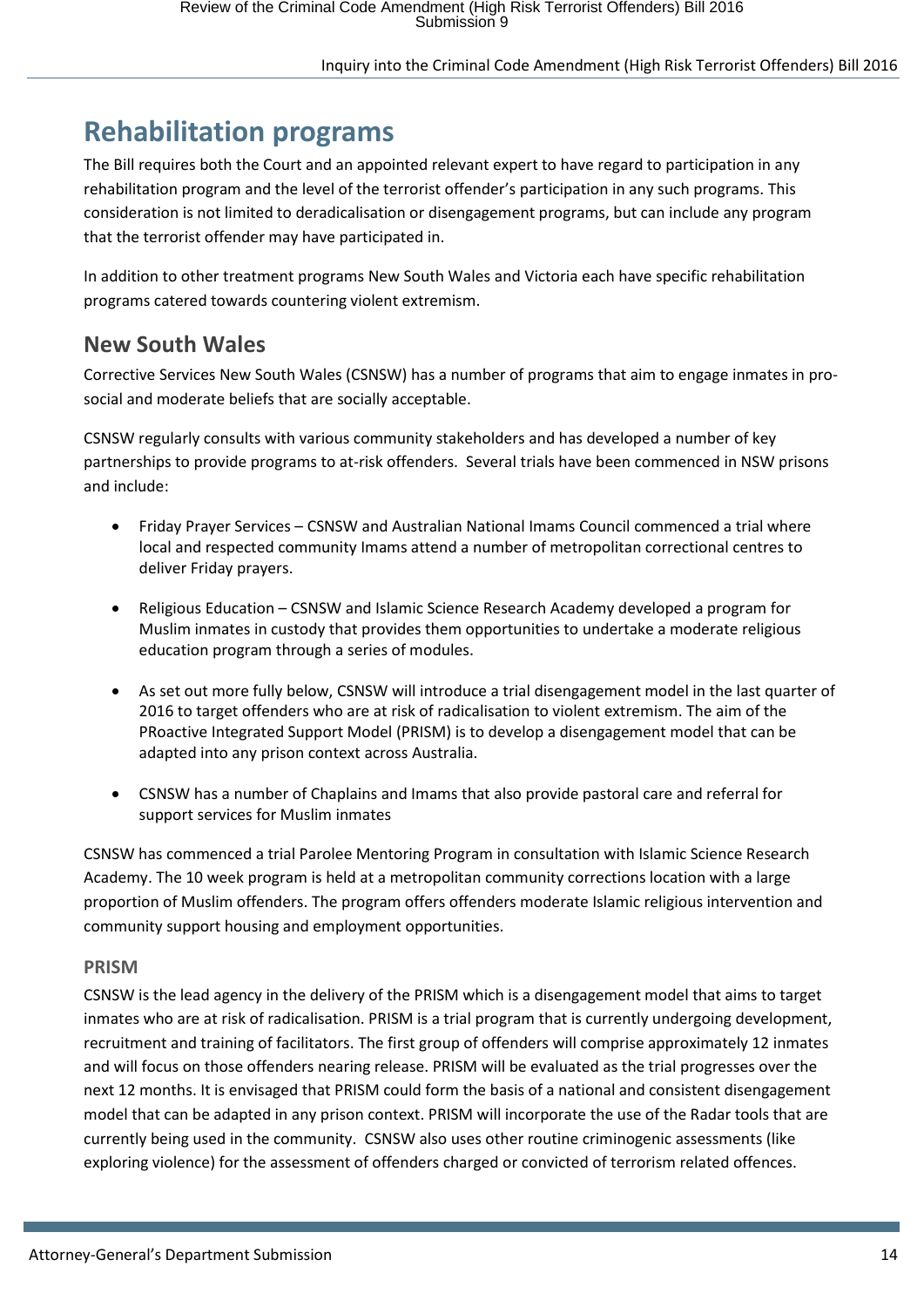### <span id="page-14-0"></span>**Victoria**

### **Community Integration and Support Program (CISP)**

CISP aims to rehabilitate imprisoned terrorists by offering a holistic approach to rehabilitation, including both pre and post-release components. Through religious and social engagement with participants, the program seeks to rehabilitate and reintegrate convicted terrorists and prisoners assessed as holding violent extremist beliefs.

### **Corrections Victoria**

The objective of Corrections Victoria (CV) policy for violent extremists is to enable prisoners to disengage from the view that violent means of advancing their views is acceptable rather than seek prisoners to renounce or disavow their extremist views.

If the extremist views remain, yet the prisoner resolves to pursue other means of achieving the desired political or social change, then the intervention is deemed successful.

There are two aspects to CV's disengagement policy:

- maintaining positive, healthy prison environments (in which the conditions which allow or encourage the radicalisation process are eliminated, and violent extremist views are less able to take hold); and
- reducing the level of risk presented by prisoners who are already radicalised to violent extremism by encouraging them to disengage from their violent extremist views.

Corrections Victoria's default position is to integrate violent extremists at a security level appropriate to their risk, and to place them according to their risk and needs.

Violent extremists are closely monitored (by the prison and, where applicable, the Major Offenders Unit) within the protection stream placement, and are transferred to more restrictive environments if they are seen to be attempting to radicalise other prisoners, or promote extremist views on the outside.

The approach to encouraging extremist prisoners to disengage has four elements:

- Religious dismantling of errant understanding of religious texts and concepts, through programs delivered by scholars, clerics or potentially, in special circumstances, reformed extremists.
- Psychological ascertaining, confronting and addressing the underlying causes of the terrorists' adoption or retention of extremist views, together with standard psychological interventions (e.g. to assist in coping with imprisonment and grief, alternatives to violence, problem solving, self-esteem, etc.).
- Social Programs designed to enable the terrorists to return to the community as law-abiding citizens, including practical (educational, vocational skills development) and transitional assistance (work to support the family and social networks into which the detainee will be released, including visits, arranging employment, etc.).
- Protective factors may be as diverse as facilitating enhanced contact with family members who do not support violent extremism, to ethno-cultural support groups, to sporting or other associations; any of which may work with the prisoner to instil in him (or her) a purpose and a sense of worth in ways other than through subscribing to extremist ideology.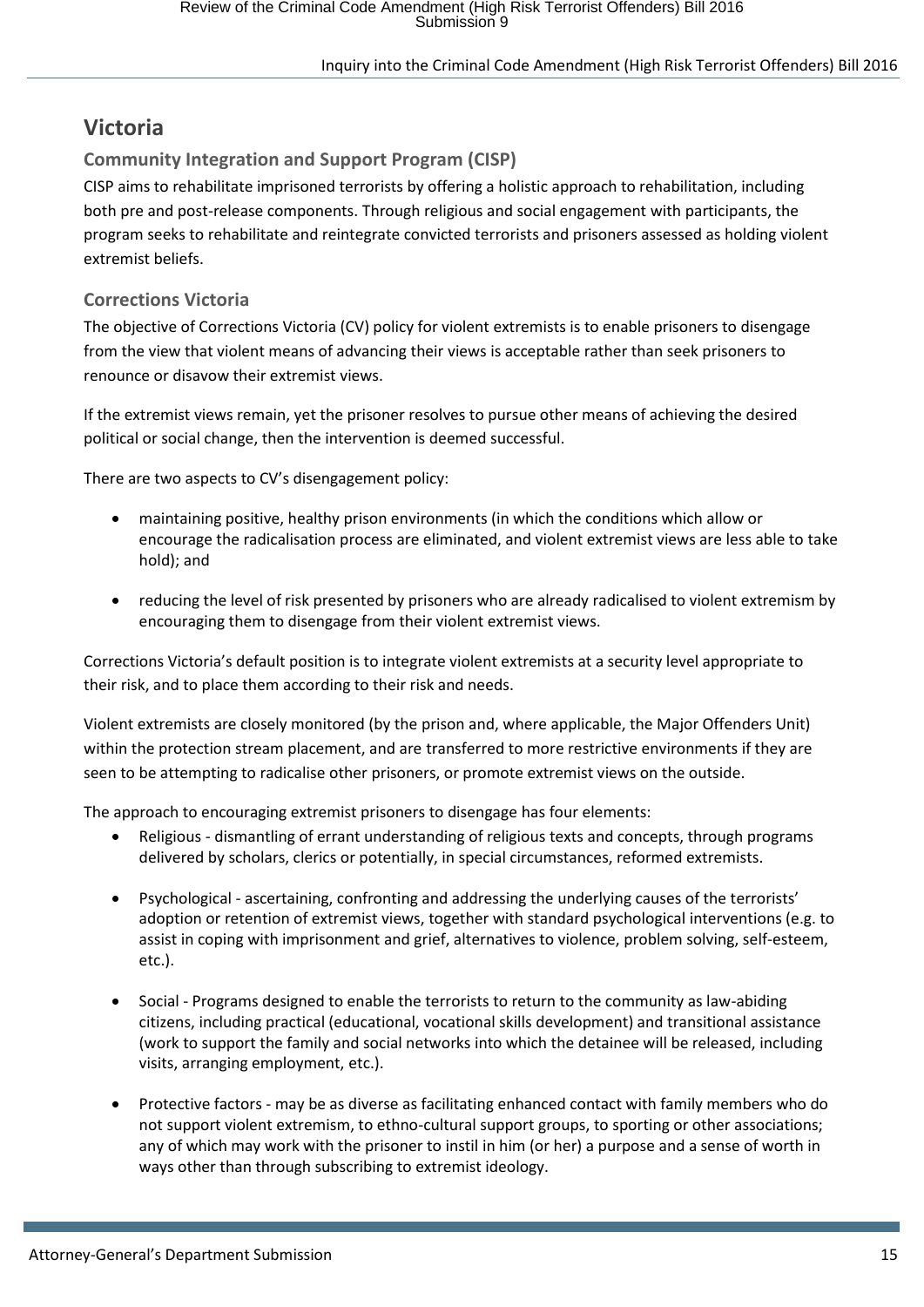# **Possible Government amendments**

<span id="page-15-0"></span>Consideration is being given to three possible amendments to the Bill to ensure the scheme can operate effectively.

## <span id="page-15-1"></span>**Amendment to section 3ZQU of the** *Crimes Act 1914*

Section 3ZQU governs the use and sharing of things seized under Part IAA and information and documents produced under Division 4B of the Crimes Act 1914.

It is appropriate that a constable or Commonwealth officer may use things that:

- have been seized under Part IAA or
- the original or a copy document produced under Division 4B

for the performance of a function or duty, or the exercise of a power, by a person, court or other body under, or in relation to a matter arising under, the proposed Division 105A (continuing detention orders) of the *Criminal Code*.

For example, if a search warrant is executed as part of an investigation of possible terrorism offences, it is appropriate that any evidence seized during the execution of that warrant be able to be used to support an application for, or proceedings related to, continuing detention orders. This ensures the Attorney-General, or a legal representative of the Attorney-General, and the Court has all evidence available when making or determining a continuing detention order application in relation to a terrorist offender.

## <span id="page-15-2"></span>**Scope of 'terrorist offender'**

The Bill already provides for a continuing detention order to be made in relation to a person who has been convicted of a foreign incursions offence under Part 5.5 of the *Criminal Code*. The offences in Part 5.5 replaced the offences that were under the now repealed *Crimes (Foreign Incursions and Recruitment) Act 1978 (*CFIR Act). An amendment is required to address an oversight in the Bill to ensure that any terrorist offender convicted of an offence under the now repealed CFIR Act who is serving a sentence of imprisonment for that offence may be subject to a continuing detention order.

### <span id="page-15-3"></span>**Minor technical amendment**

Two minor technical amendments are required to subsections 105A.21 (1) and (2) to ensure that the Attorney-General can arrange for a terrorist offender in relation to whom an interim detention order is in force to be detained in a prison of a state or territory.

In both subsections 'or interim detention order' will be inserted after 'continuing detention order'.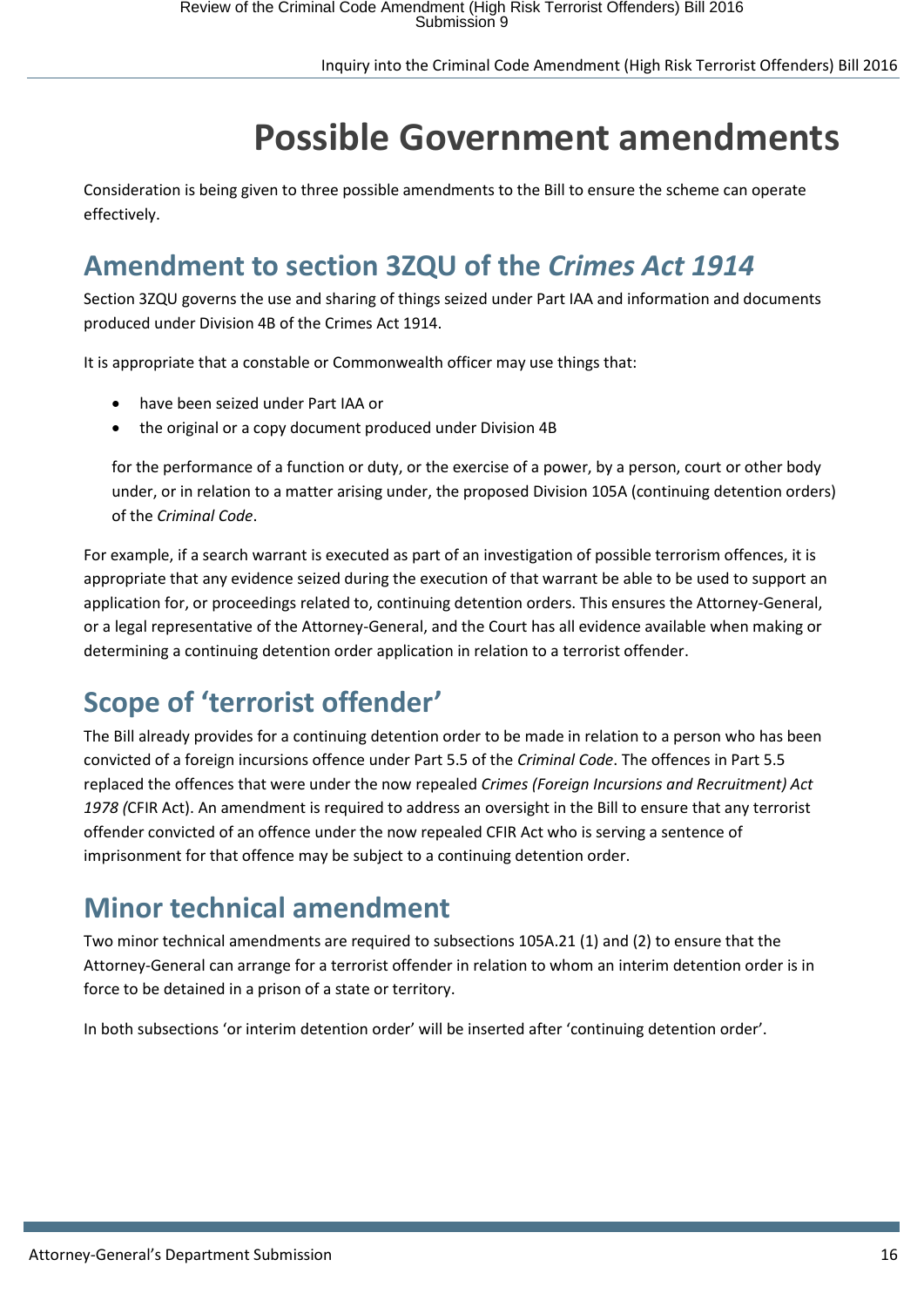## **Attachment A**

## <span id="page-16-1"></span><span id="page-16-0"></span>**State and Territory use of Continuing Detention Orders and/or Extended Supervision Orders under sex/violent offender regimes**

| <b>STATE</b> | <b>LEGISLATION</b>                                                                   | <b>INDIVIDUALS SUBJECT</b><br><b>TO CONTINUING</b><br><b>DETENTION ORDERS</b> | <b>INDIVIDUALS SUBJECT</b><br><b>TO INTERIM</b><br><b>CONTINUING</b><br><b>DETENTION ORDERS</b> | <b>INDIVIDUALS SUBJECT</b><br><b>TO EXTENDED</b><br><b>SUPERVISION ORDERS</b> | <b>INDIVIDUALS</b><br><b>SUJBECT TO</b><br><b>INTERIM</b><br><b>SUPERVISION</b><br><b>ORDERS</b> |
|--------------|--------------------------------------------------------------------------------------|-------------------------------------------------------------------------------|-------------------------------------------------------------------------------------------------|-------------------------------------------------------------------------------|--------------------------------------------------------------------------------------------------|
| <b>NSW</b>   | Crimes (High Risk<br>Offenders) Act<br>$2006^{8}$                                    | 21                                                                            | Not available                                                                                   | 86                                                                            | Not available                                                                                    |
| <b>QLD</b>   | Dangerous<br>Prisoners (Sexual<br>Offenders) Act<br>2003 <sup>9</sup>                | 21                                                                            | 24                                                                                              | 101                                                                           | $\mathbf 0$                                                                                      |
| <b>WA</b>    | Dangerous Sexual<br>Offenders Act<br>2006 $^{10}$                                    | 23                                                                            | Not applicable                                                                                  | 22                                                                            | Not applicable                                                                                   |
| SA           | Criminal Law<br>(High Risk<br>Offenders) Act<br>$2015^{11}$                          | $\mathbf 0$                                                                   | $\mathbf 0$                                                                                     | $\overline{\mathbf{4}}$                                                       | $\mathbf 0$                                                                                      |
| <b>VIC</b>   | Serious Sex<br><b>Offenders</b><br>(Detention And<br>Supervision) Act<br>$2009^{12}$ | $\overline{2}$                                                                | $\mathbf 0$                                                                                     | 120                                                                           | $\overline{7}$                                                                                   |
| <b>NT</b>    | Serious Sex<br><b>Offenders</b><br>Act 2013 $^{13}$                                  | $\overline{2}$                                                                | $\pmb{0}$                                                                                       | $\pmb{0}$                                                                     | $\mathbf 0$                                                                                      |
| <b>ACT</b>   | N/A - no scheme<br>currently in force                                                |                                                                               |                                                                                                 |                                                                               |                                                                                                  |
| <b>TAS</b>   | N/A - no scheme<br>currently in force                                                |                                                                               |                                                                                                 |                                                                               |                                                                                                  |

 $^8$  Figures as at 22 September 2016 and are based at data from 2006 onwards (noting the high risk sex offenders scheme was extended to high risk violent offenders in 2013). \*Interim order data has not been provided.

**.** 

 $9$  Figures as of 4 March 2016. There have been 171 sexual offenders managed under the DPSOA legislation since its introduction in 2003.

<sup>&</sup>lt;sup>10</sup> Figures as of 4 October 2016.

 $11$  Figures as of 12 October 2016

<sup>&</sup>lt;sup>12</sup> Figures as of 5 October 2016.

 $13$  Figures as of 5 October 2016.